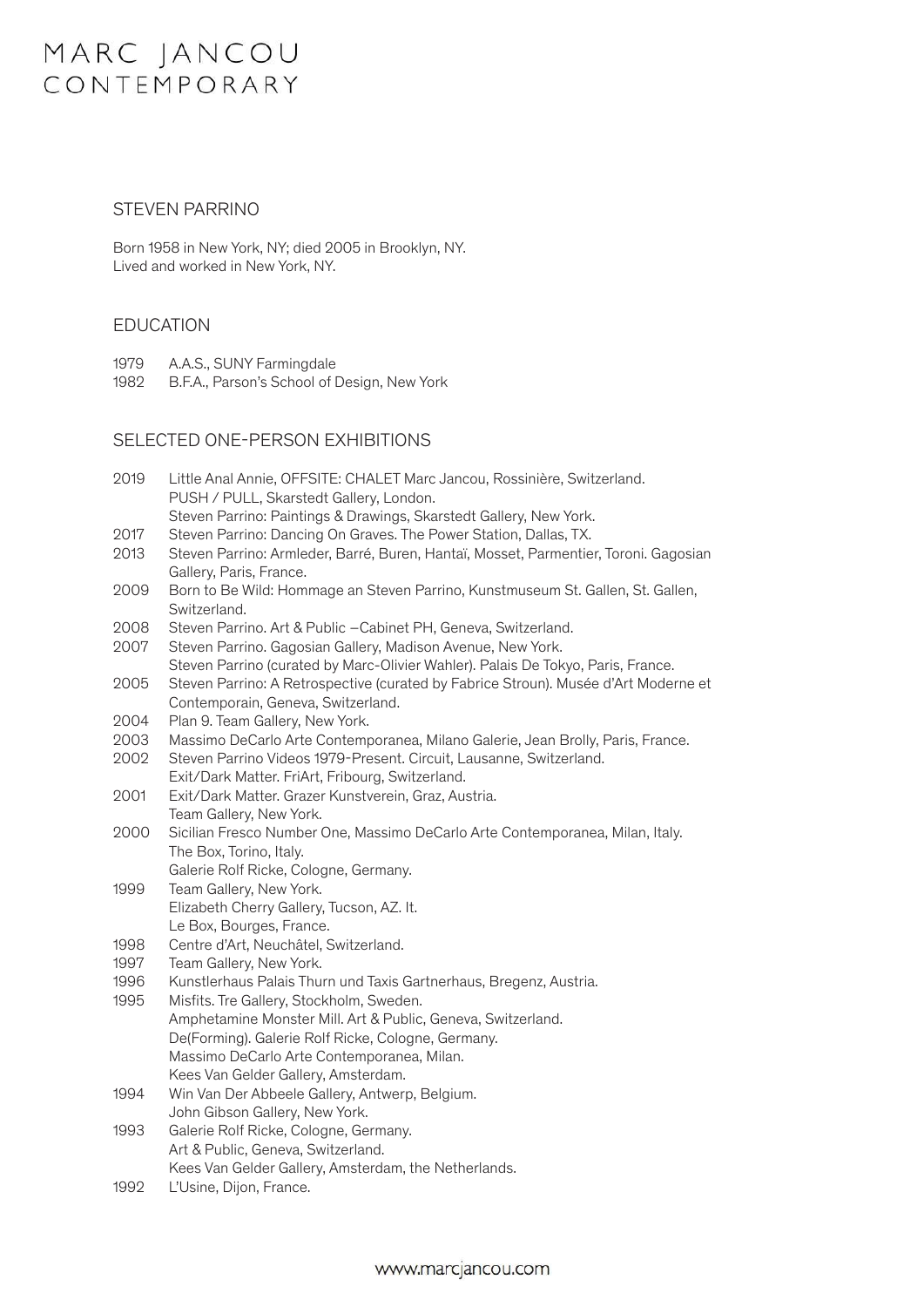## MARC JANCOU CONTEMPORARY

|      | Galerie Sylvana Lorenz, Paris, France.            |
|------|---------------------------------------------------|
|      | Massimo DeCarlo Arte Contemporanea, Milan, Italy. |
| 1991 | Galerie Arnaud Lefebvre, Paris, France.           |
|      | Daniel Newburg Gallery, New York.                 |
| 1990 | Galerie Rolf Ricke, Cologne, Germany.             |
|      | Massimo DeCarlo Arte Contemporanea, Milan, Italy. |
| 1989 | Metro Pictures, New York.                         |
| 1988 | Galerie Sylvana Lorenz, Paris, France.            |
|      | Massimo DeCarlo Arte Contemporanea, Milan, Italy. |
| 1987 | Holes and Slots. Nature Morte Gallery, New York.  |
| 1984 | Nature Morte Gallery, New York.                   |

#### SELECTED ONE-PERSON EXHIBITIONS SELECTED GROUP EXHIBITIONS 2019 *Little Anal Annie*, OFFSITE: CHALET Marc Jancou, Rossinière, Switzerland.

| 2018 | Brand New: Art and Commodity in the 1980s. Hirshhorn Museum and Sculpture<br>Garden, Washington, D.C. |
|------|-------------------------------------------------------------------------------------------------------|
| 2017 | Free the Women. FRAC Bourgogne, Dijon, France.                                                        |
|      | Spring Installation. Gagosian, Paris, France.                                                         |
| 2015 | Prototypology: An Index of Process and Mutation. Gagosian Gallery, Rome, Italy.                       |
|      | Ce fabuleux monde moderne. MAC Lyon, Lyon, France.                                                    |
|      | Chromophobia. Gagosian Gallery, Geneva, Switzerland.                                                  |
|      |                                                                                                       |

- 2013 Endless Bummer II / Still Bummin'. Marlborough Chelsea, New York.
- 2007 Steven Parrino, Peter Halley, John Mc Cracken, Paul Morrison. Art & Public, Geneva, Switzerland. Painting as Fact, Fact as Fiction (curated by Bob Nickas). de Pury & 2005 *Steven Parrino: A Retrospective* (curated by Fabrice Stroun). Musée d'Art Moderne et Luxembourg, Zurich. 2005 *Steven Parrino: A Retrospective* (curated by Fabrice Stroun). Musée d'Art Moderne et
- 2006 Cosmic Wonder (curated by Betty Nyugen). Yerba Buena Center for the Arts, San **Plancisco, CA. Black & Blue: Steven Parrino & Yves Klein. P.S.1 Contemporary** Francisco, CA. Black & Blue: Steven Parrino & Yves Klein. P.S.1 Contemporary 2003 Massimo Decarne Galerie Contemporanea, Milano Galerie Contemporanea, Milano Galerie Arte Contemporanea, Milano Galerie Contemporanea, Milano Galerie Contemporanea, Milano Galerie Contemporanea, Milano Galerie Contempo
- 2005 The Painted World (curated by Bob Nickas). P.S.1 Contemporary Art Center, Long Island City, NY. What's New Pussycat (curated by Udo Kitelman). Museum of Modern Art, *Exit/Dark Matter.* FriArt, Fribourg, Switzerland. Frankfurt, Germany. *Exit, Armatter.com .* accycal (caraled by Sub . ...<br>Frankfurt, Germany
- La Piste Noire (curated by Marc-Olivier Wahler). Galerie Loevenbruck, Paris, France. 2004 None of the Above (curated by John Armleder). Swiss Institute, New York.
- Following and to be followed. Le Consortium, Dijon, France. Aux frontieres du degre zero. Magasin, Grenoble, France. rich rennerie de degre Esrenniggenn, drenesse, names.<br>100 Mona Lisa valient mieux qu'une. Espace Paul Ricard, Paris, France. 1999 Team Gallery, New York. 2006. The Contemporanea, Milano, Steven Parrino and John McCracken. Massimo DeCarlo Arte Contemporanea, Milano, Elizabeth Cherry Gallery, Tucson, AZ. It. Refore the end. Le Consortium, Dijon, France. 1998 Centre die Le Centre dans Dependant, St. Gallen, Switzerland.<br>Global world/ Private universe. Kunstmuseum, St. Gallen, Switzerland. 2003 Eugene Binder Gallery, Marfa, TX. Italy. France Balais Charles, States, Austria.<br>The Lyon Biennale, France Elizabeth Cherry Gallery, Tucson, Az. It. Interest.<br>Italy
- 1996 Kunstlerhaus Palais Thurn und Taxis Gartnerhaus, Bregenz, Austria.<br>Thurm und Taxis Gartnerhaus, Austria. Austria. Austria. Austria. Austria. Austria. Austria. Austria. Austria. 1995 Misfits, Marie Christopher Gallery, Stockholm, Stockholm, Superinten.<br>1995 Misfits. Tre Gallery, Stockholm, Stockholm, Sweden. Australia. The Melvins (curated by Bob Nickas). Anton Kern Gallery, New York. **Definition Cologne, Cologne, Cologne, Cologne, Cologne, Cologne, Cologne, Cologne, Cologne, Cologne, Cologne, Cologne, Graz, Austria.** Perpetuum Mobile. Galerie Rolf Ricke, Cologne, Germany. Keepstaam. Mes Men Gallerie Herringham, Senegrie, Semilary.<br>Following and to be followed…one more time. L'Usine, Dijon, France. We Love Painting — American Contemporary Art from the Misumi Collection. Museum of Contemporary Art, Tokyo, Japan. Transnational Monster League 1993 Galerie Rolf Richard Cologne, Germany. Principle Ricke, Cologne, Germany. New York.<br>1993 Galerie Rolf Ricke, Cologne, Cologne, Cologne, Cologne, Cologne, Cologne, Cologne, Cologne, Cologne, Colo
- 2002 Black Bonds: Jutta Koether and Steven Parrino. The Swiss Institute, New York. Sham Bender Battler teener and exercisive amount the Shael method, it was a settled to the Rolf Ricke Collection. Nuremberg Museum, Nuremberg, Germany.

### www.marcjancou.com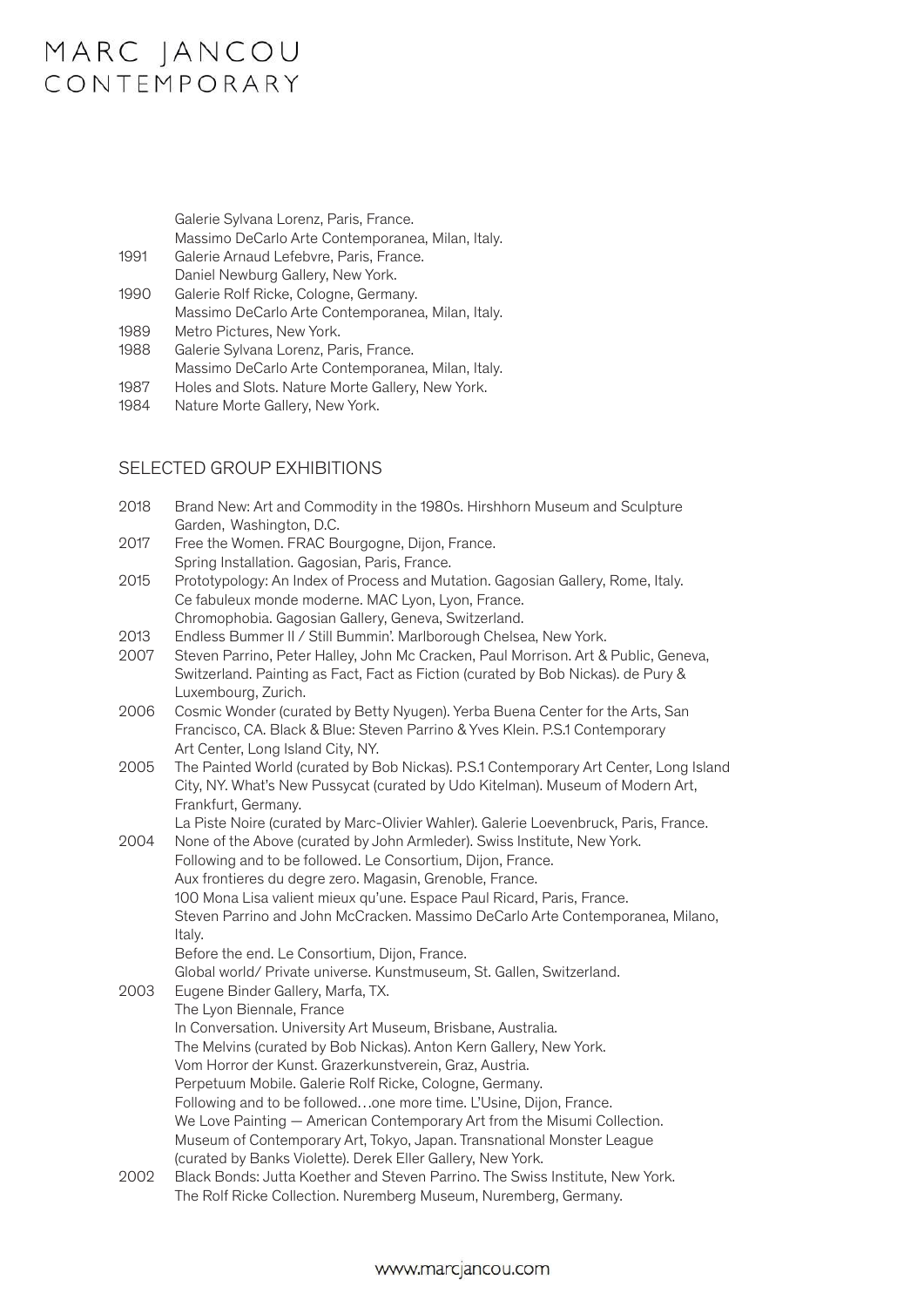# MARC JANCOU<br>CONTEMPORARY

| 2001 | From the Observatory (curated by Bob Nickas). Paula Cooper Gallery, New York.<br>Olivier Mosset and Steven Parrino. Filles du Calvaire, Paris, France.<br>The End of All Things. Contemporanea, Milan, Italy.<br>Vivid. Richard Salmon Gallery, London.<br>Here and Now. Galeria Sztuki Wspolczesnej Zacheta, Warsaw, Poland.<br>How is everything? Everything's going to bealright. Elizabeth Cherry Gallery,<br>Tucson, AZ.                                                                                                                                                                                                                                                                                                                              |
|------|------------------------------------------------------------------------------------------------------------------------------------------------------------------------------------------------------------------------------------------------------------------------------------------------------------------------------------------------------------------------------------------------------------------------------------------------------------------------------------------------------------------------------------------------------------------------------------------------------------------------------------------------------------------------------------------------------------------------------------------------------------|
| 2000 | Gegen Den Strich. Ludwig Museum, Cologne, Germany.<br>Endgames. Kunstmuseum, St. Gallen, Switzerland.<br>Punk and Bloat. Molloy College, Rockville, NY.<br>Painting Function: Making it Real (curated by Saul Ostrow). Spaces, Cleveland, OH.                                                                                                                                                                                                                                                                                                                                                                                                                                                                                                              |
| 1999 | Hex Enduction Hour by the Fall (curated by Bob Nickas). Team Gallery, New York.<br>efny99. Tomio Koyama Gallery, Tokyo, Japan.<br>Das XX Century: A Century of Art in Germany. Altes Museum, Neue National Galerie<br>Hamburger-Banhof Kulturforum, Berlin, Germany.<br>Following and to be Followed. L'Usine, Dijon, France.<br>Tang. Turner & Runyon, Dallas, TX.<br>30th Anniversary of Rolf Ricke Galerie. Museum Fridericianum, Kassel, Germany.<br>Tam Ochiai and Steven Parrino. Team Gallery, New York.                                                                                                                                                                                                                                            |
| 1998 | Dijon/Le Consortium. coll tout centre l'art Contemporain. Centre Georges Pompidou,<br>Paris, France.                                                                                                                                                                                                                                                                                                                                                                                                                                                                                                                                                                                                                                                       |
| 1997 | Ca-ca poo-poo. Kölnischer Kustverein, Cologne, Germany.<br>Wetterleuchten. Galerie Evelyne Canus, Nice, France.<br>Irredeemable Skeletons. Shillam & Smith 3, London, England.                                                                                                                                                                                                                                                                                                                                                                                                                                                                                                                                                                             |
| 1996 | 504. Centrum fur Kunst, Medien und Design, Braunschweig, Germany.<br>Romantic. Zeppelin Museum, Friedrichschafen, Germany.<br>a/drift: scenes from the penetrable culture (curated by Joshua Decter). Center for Curatorial<br>Studies Museum, Bard College, New York.<br>The Speed of Painting. Pat Hearn Gallery, New York.<br>Art & Public, Geneva, Switzerland.<br>Calm Water/Distressed Fields. Artsplace, Nova Scotia, Canada.<br>Form als Ziel mundet immer in Formalismus. Alternative Arts Fair, New York.<br>The Most Important Thing in the World, Oasis vs Blur and Artists Who Rock (curated by Bill<br>Arning). Galerie Rolf Ricke, Cologne, Germany.<br>Trois Collections D'Artistes. Musee des Beaux-Arts, La Chaux-de-Fonds, Switzerland. |
| 1995 | Pittura Immedia. Graz, Austria.<br>Estate 1995. Massimo DeCarlo Arte Contemporanea, Milan, Italy.<br>Smells Like Vinyl. Roger Merians, New York.<br>1107. John Gibson Gallery, New York.<br>Material Abuse. Trans-Art, Jersey City, NJ.<br>Altered States. Forum, St. Louis, MO.<br>Here, New York City, The Joy of Painting (curated by Alix Lambert and Ami Arnault).<br>Neurenberg Museum, Germany.                                                                                                                                                                                                                                                                                                                                                     |
| 1994 | Object, le Materiau de L'Oevre. Villa Du Park, Geneva, Switzerland.<br>Drawings & Drawings. Kees Van Gelder Gallery, Amsterdam, the Netherlands.<br>Adieu, Les Frontieres! Bob Van Orsouw Gallery, Zurich, Switzerland.<br>Dysfunction USA (curated by Peter Halley and Bob Nickas). Arthur Roger Gallery, New<br>Orleans, LA. Punishment and Decoration. Höhenthal und Bergen, Cologne, Germany.                                                                                                                                                                                                                                                                                                                                                          |
| 1993 | The Use of Pleasure. Terrain Gallery, San Francisco, CA.<br>Galerie Jousse-Seguin, Paris.<br>Panorama. Galerie Martina Detterer, Frankfurt, Germany.<br>SUPERVISION. Raume Fur neue Kunst, Wuppertal, Germany. L'Usine, Dijon, France.<br>Galerie Martina Detterer, Frankfurt, Germany.                                                                                                                                                                                                                                                                                                                                                                                                                                                                    |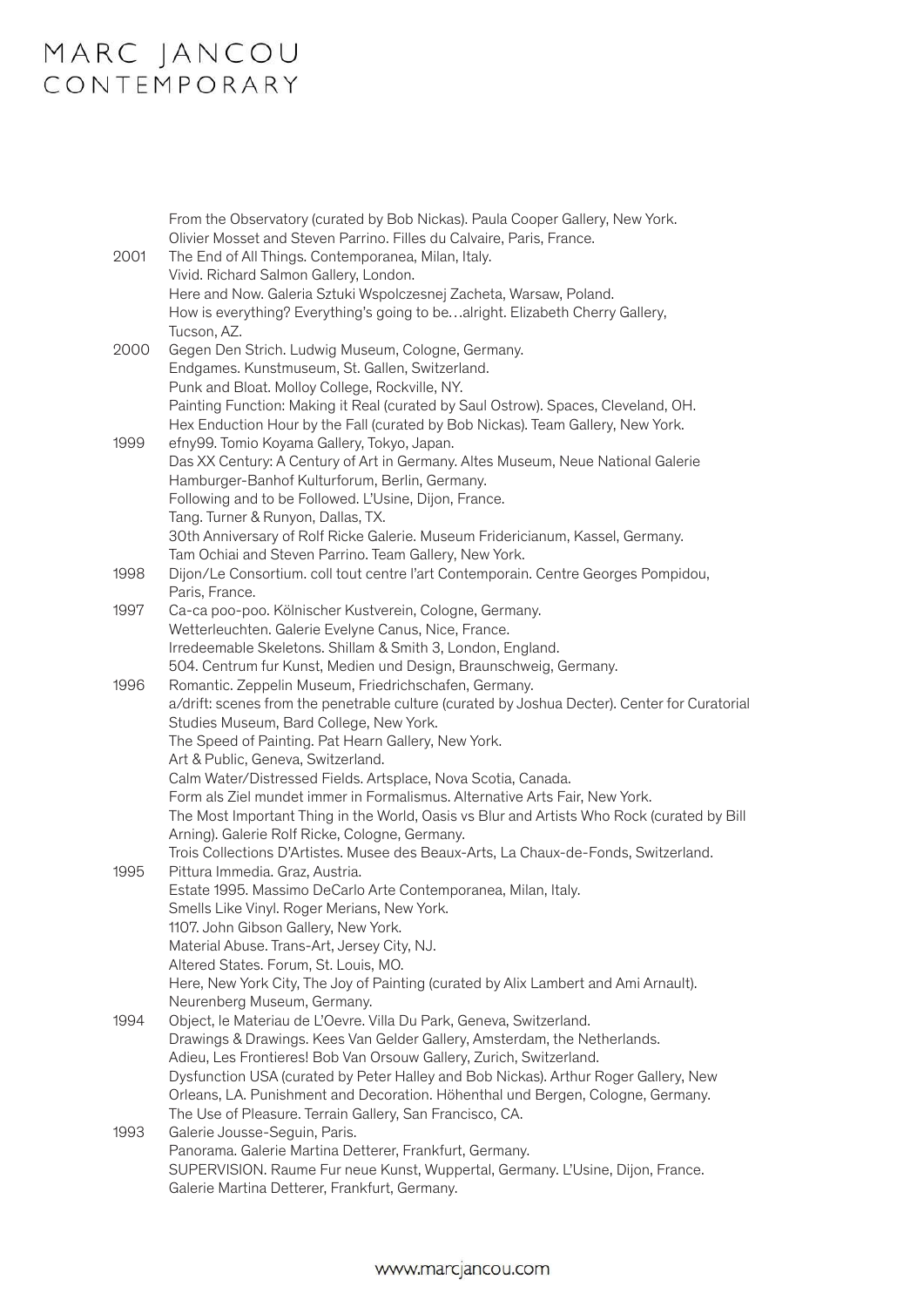## MARC JANCOU<br>CONTEMPORARY

| 1992 | FURKART 1993. Furkapasshohe, Switzerland.<br>Chateau d'Oiron, France.<br>Ecart. Galerie Susanna Kulli, St. Gallen, France.<br>A Grand Tour. Swiss Institute, New York.<br>The Nightshade Family (curated by Damien Hirst). Museum Fridericianum, Kassel, Germany.<br>Prospect. Frankfurt, Germany.<br>Live in Your Head. Heiligenkneuzerhof, Vienna, Austria.<br>American Fine Arts Company, Colin De Land Fine Art, New York.<br>And What Do You Represent? Anthony Reynolds Gallery, London.<br>1968. Le Consortium, Dijon, France.<br>Dumb Painting. Centraal Museum, Utrecht, Netherlands.<br>Andrea Rosen Gallery, New York.<br>Mele Chaud ou La Collection en Poche. Galerie Arnaud Lefebvre, Paris.<br>Paintings & Paintings. Gallerie Kees Van Gelder, Amsterdam.<br>Kinder! macht Neues! Galerie Rolf Ricke, Cologne, Germany. |
|------|-----------------------------------------------------------------------------------------------------------------------------------------------------------------------------------------------------------------------------------------------------------------------------------------------------------------------------------------------------------------------------------------------------------------------------------------------------------------------------------------------------------------------------------------------------------------------------------------------------------------------------------------------------------------------------------------------------------------------------------------------------------------------------------------------------------------------------------------|
|      | Steven Parrino with Blair Thurman. Speedway Gallery, Boston, MA.<br>Works-Concepts-Processes-Situations-Information. Galerie 1900-2000, Paris.<br>American Art Today: Surface Tension. Art Museum, Florida International University, Miami.<br>Stones of Power. Gallerie Kees Van Gelder, Amsterdam.                                                                                                                                                                                                                                                                                                                                                                                                                                                                                                                                    |
| 1991 | Home for June. Home for Contemporary Art, New York.<br>Le Consortium Collectionne. Chateau d'Oiron, Oiron, France.<br>Histoires d'Oeil. Museum of Contemporary Art, Lyon, France.<br>The Painted Desert. Galerie Renos Xippas, Paris, France.<br>Galerie Kees Van Gelder, Amsterdam, the Netherlands,<br>Daniel Newburg Gallery, New York.<br>Valses Nobles et Sentimentales. Ancienne Douane, Musee de la Ville de Strasbourg,<br>France.                                                                                                                                                                                                                                                                                                                                                                                              |
| 1990 | Collaborations. Andrea Rosen Gallery, New York.<br>Recent Acquisitions. Musee de Nimes, France.<br>Red. Galerie Isy Brachot, Bruxelles, France.<br>Information. Terrain Gallery, San Francisco, CA.<br>Steven Parrino with Olivier Mosset. Galerie Pierre Huber, Geneva, Switzerland.                                                                                                                                                                                                                                                                                                                                                                                                                                                                                                                                                   |
| 1989 | Amerikarma. Hallwalls, Buffalo, NY.<br>Le Consortium, Dijon, France<br>Daniel Newburg Gallery, New York.<br>Gallery 1709, St. Louis, MO.                                                                                                                                                                                                                                                                                                                                                                                                                                                                                                                                                                                                                                                                                                |
| 1988 | Mutations. Annina Nosei Gallery, New York.<br>Metro Pictures, New York.<br>Dernier Station Avant L'Autoroute. Le Consortium, Dijon, France.<br>Colour Alone, The Monochrome Experiment. Musee St. Pierre Art Contemporain, Lyon,<br>France. Works-Concepts-Processes-Situation-Information. Galerie Hans Meyer,<br>Dusseldorf, Germany.                                                                                                                                                                                                                                                                                                                                                                                                                                                                                                 |
| 1987 | The Spectre of Saturation. Macintosh/Drysdale Gallery, Washington, DC.<br>Perverted by Language. Hillwood Art Gallery, C.W. Post Campus, Long Island University, NY.                                                                                                                                                                                                                                                                                                                                                                                                                                                                                                                                                                                                                                                                    |
| 1986 | Reconstruct. John Gibson Gallery, New York.<br>Metro Pictures, New York.<br>Le Consortium, Dijon, France.<br>Primary Structures. Rhona Hoffman Gallery, Chicago, IL.<br>De Appel Foundation, Amsterdam.<br>The Art of the Real. Galerie Pierre Huber, Geneva, Switzerland. Traveled to: Maison des<br>Expositions, Genase, France.<br>Espirit. Salama-Caro Gallery, London.<br>Modern Art Since 1984. Nexus Center for Contemporary Art, Atlanta, GA.                                                                                                                                                                                                                                                                                                                                                                                   |